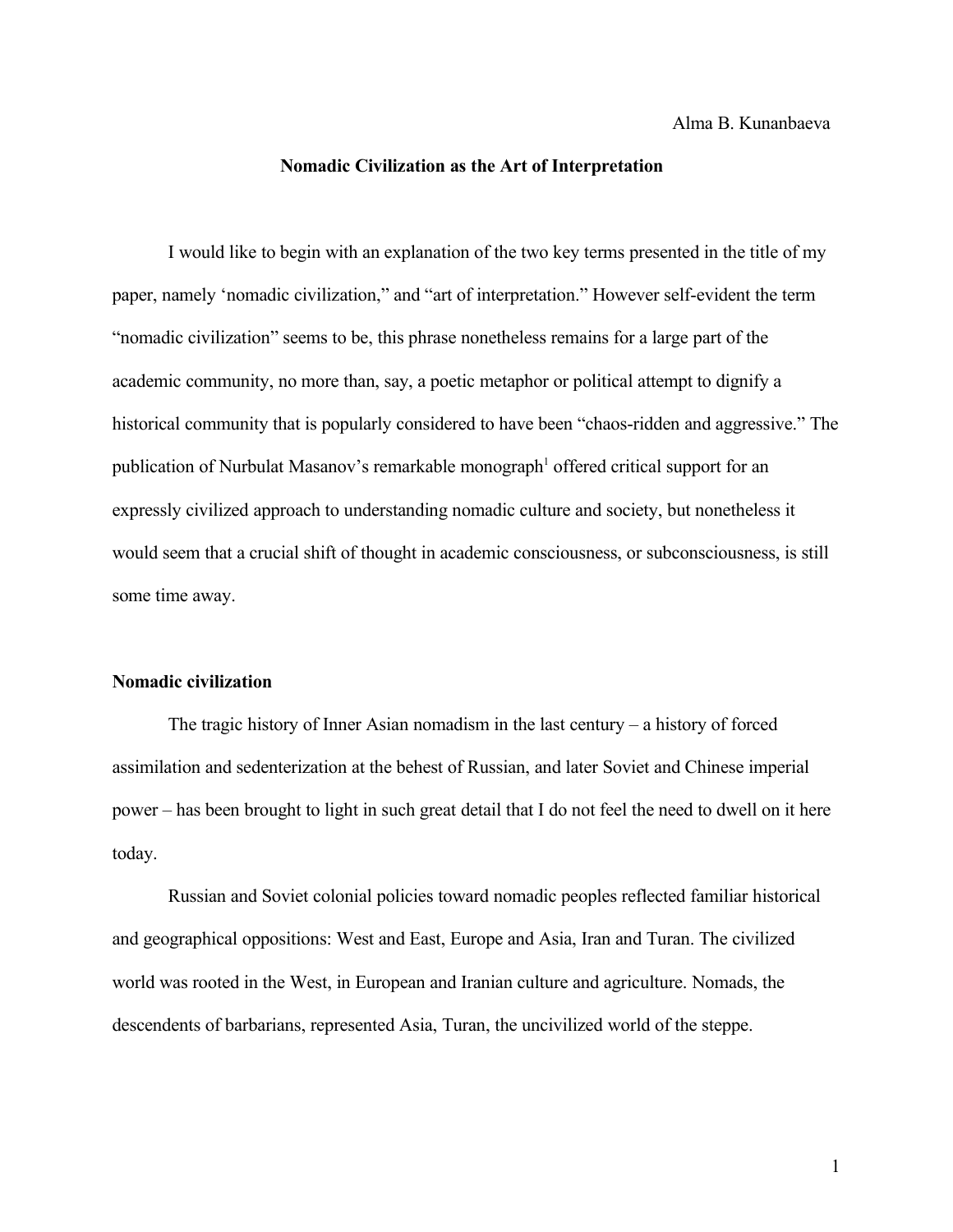In fact the problem of defining the nomadic world is not limited to the superficiality of such oppositions. From the nomadic perspective, the defining issue is the ability of the nomadic peoples of Inner Asia to determine their own cultural priorities irrespective of other neighboring civilizations, such as China, Persia, and India. The importance of this independence to present-day geopolitics has become acutely apparent in light of recent discussions about the post-Soviet geography of *Inner Eurasia*, *Inner Asia*, or *Central Asia* – as the central portions of the Eurasian continent is called.

In light of these historical oppositions, one of the most fascinating publications on the topic to come out in recent years is *Central Asia: The Experience of Spiritual History*, by Russian scholars Sharif and Rustam Shukurov. The book first appeared in French in 1994 and was published in Russian in 1996.<sup>[2](#page-9-1)</sup> Intense and passionate, this book, written with all the pain and bitterness so well known to victims of the Soviet regime, is primarily devoted to the conflict arising from the confrontation between Turkic and Persian civilizations. The authors maintain that conflict is possible even among peoples of the same religious community, i.e., between Sunni and Shi'a Muslims. The reason for such conflict lies in ethnic and cultural values. The authors reflect an enthusiasm for the revival of Tajik culture as a part of Persian civilizations, and in this they are not alone. The authors suggest that the dichotomy between the Indo-European (read Tajik) and the Turk exists in the region even today. In any event, Central Asian nomads of the last millennium have been depicted as living beyond the bounds of the civilized, and according to the authors exclusively Indo-European, world.

By contrast, the fundamental research of Nurbulat Masanov, which came to light at virtually the same time as Sharif and Rustam Shukurovs' book, supports a more historically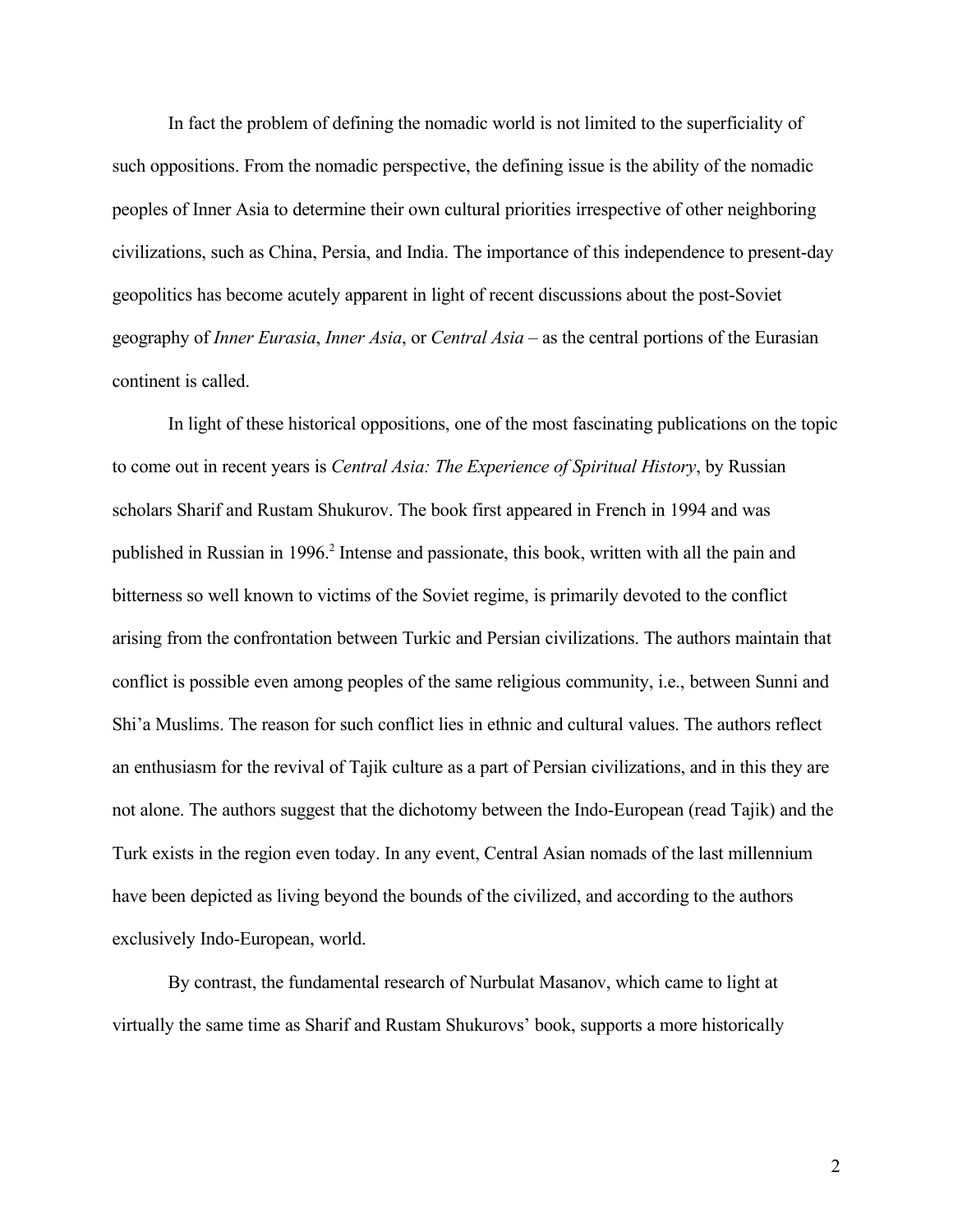objective understanding of steppe nomadism, as of the abiding co-existence of the two Central Asian civilizations, settled and nomadic.

Please understand me correctly, I am interested not in the political aspects of the problem, but in its ideological, cultural, and aesthetic ramifications. If, for example, we follow the renowned French scholars Gille Deleuze and Felix Guattari, and define nomad civilization as a "war machine,"<sup>[3](#page-9-2)</sup> then we see one picture. If, however, we follow the Kazakh paradigm that views nomadism as a particular philosophical relationship to life, then that same civilization will be perceived and interpreted in a completely different fashion. But this situation leads us to the second of the key concepts expressed in the title of this paper: the "art of interpretation."

## **The art of interpretation**

European civilization has long placed a high value on artifacts, beginning with the great artistic masterpieces of ancient Greek civilization and the luxury items transported to Europe along the Silk Road from the East.

Nomads also have their artistic masterpieces. Some of them reflect European concepts of art, but others do not. Nomad art is less oriented toward products than toward the process itself, or, particularly, toward the act of co-creation. But what does this mean?

Let me explain by using a game as an example. Most are familiar with the boisterous children's slapping game, a version of which is known in English as *patty-cake*. In the course of this game two players periodically slap each others' palms, alternating these slaps with improvisational contact on various parts of the body. Now imagine this same game being carried out so that one player periodically brings forward one or both of his hands to slap his opponent's,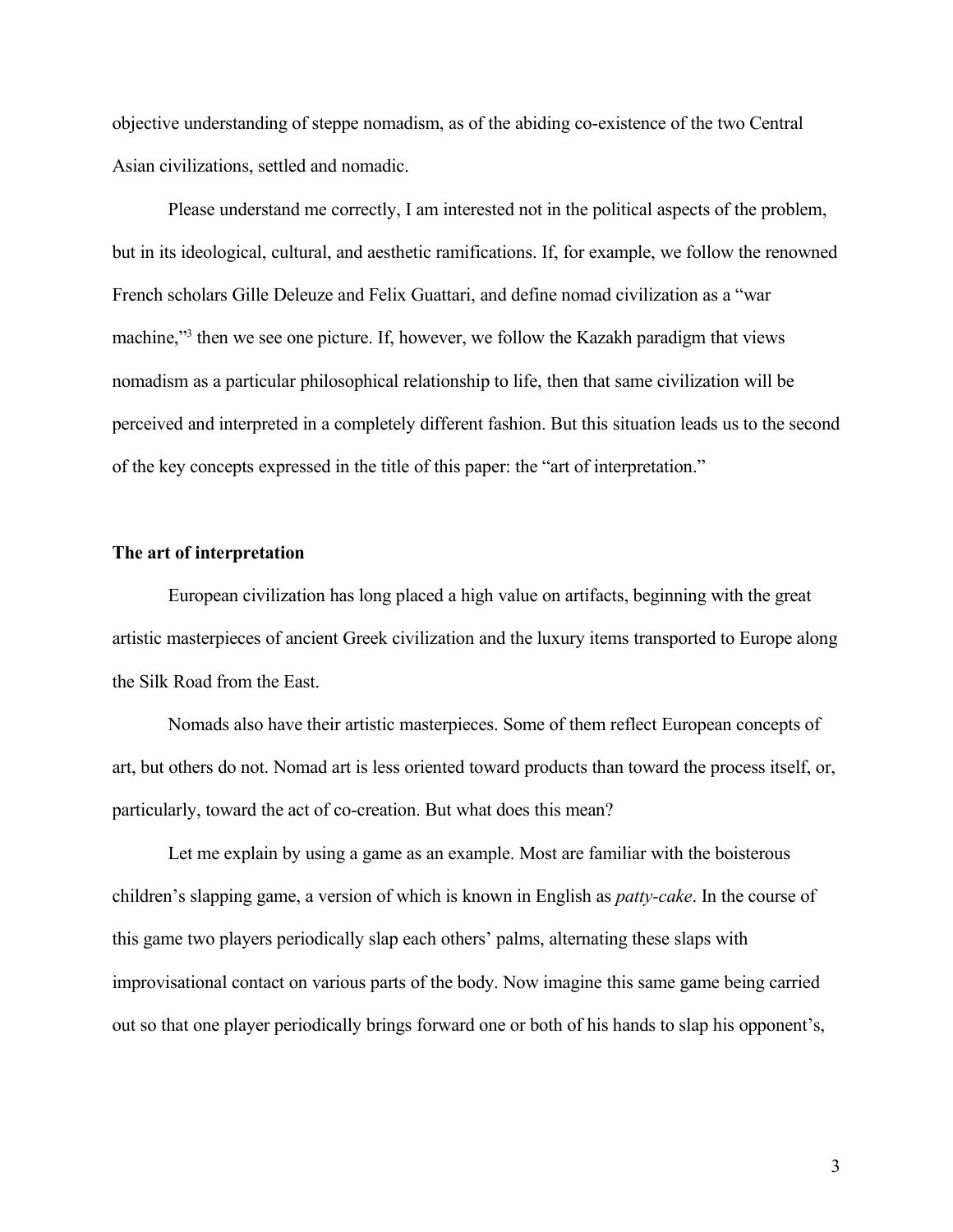but there is no opponent, his slaps are directed simply at the empty air. A comic, if not tragi-comic impression arises.

A certain part of oral culture, on which nomad art is based to a considerable degree, is interpreted by all as artwork. However, in order to comprehend the entire depth of nomadic civilization, artistic interpretation alone is insufficient. If it is not deciphered by you personally, the epistle of the nomad in all its depth and fascination disappears. Beyond the borders of nomad culture, the nomad's work of art is practically unusable as a product. In any event, some general approach must be found in order to understand it. If we would listen to CD *"Kazakh Traditional Music, vol. 3. Kazakh Instrumental Music," Almaty, 2001, no. 1*: "Aqsaq qulan," and compare it with other recordings of the same piece whose performers have in mind another legends, we should clearly hear the following. In two performers' versions, the same Kazakh instrumental composition, or *kuy*, sounds different depending on two different legends associated with this programmatic piece in the oral tradition.

To make this approach clearer let us turn to some other phenomena. The cornerstone of historical knowledge of nomads – their genealogies – are striking for their variety and diversity. Included in these genealogies are facts from modern historical sources, sometimes about entire peoples, previously unknown to the listener. But for nomads who are a "nation of genealogies," juggling one's origin is not nonsense, but has great implications for one's sense of self-identity and worldview. Romantics from the European school of history always dream of finding a single true, complete, and logically sequential genealogy, which, as a final product, would conform to its European paradigm. But even here nomads present several disappointments. The text is never limited just to itself, and it would be methodologically incorrect to look for a unique truth in it. The same can be said about all other genres of nomadic arts, including epic and lyric genres.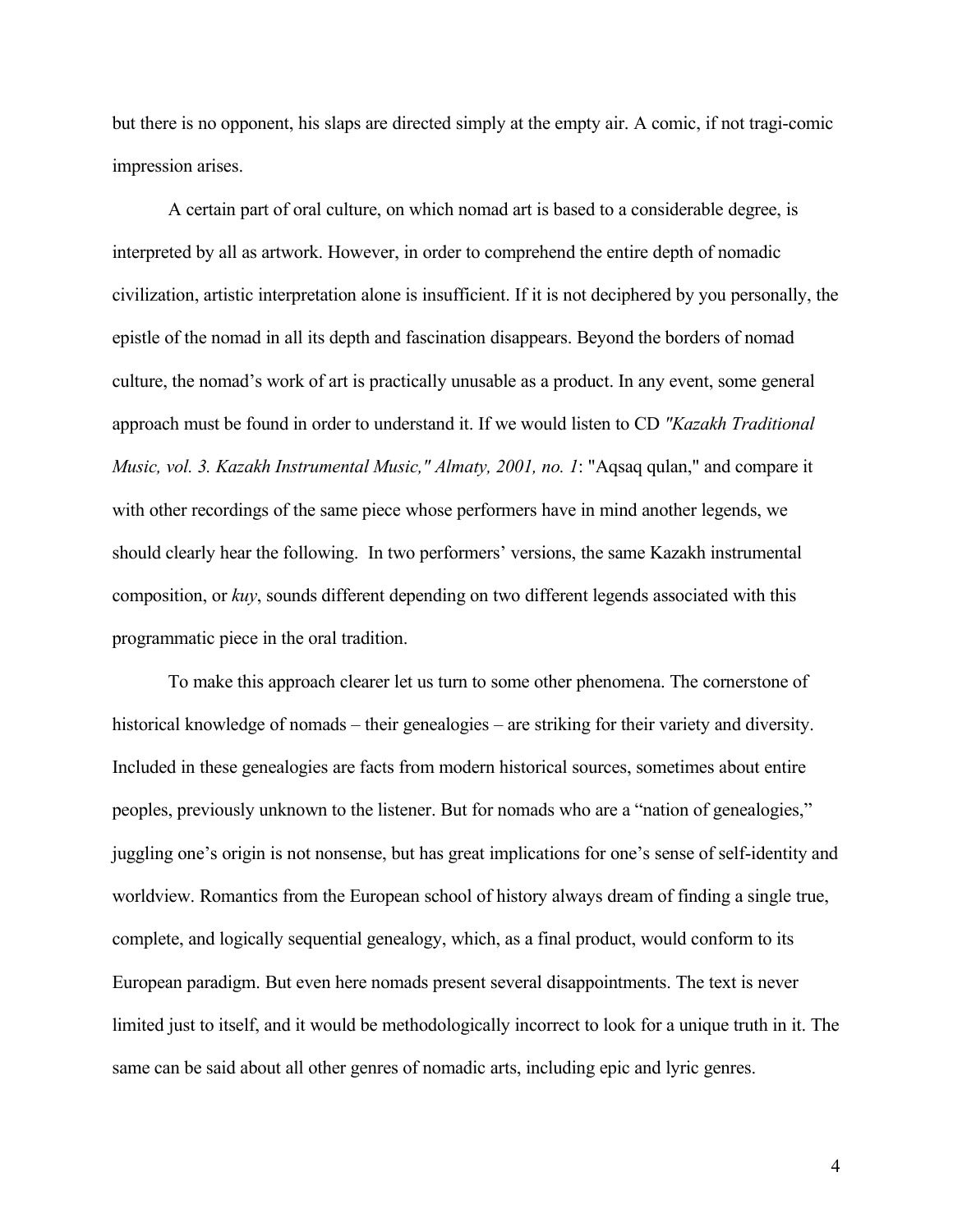Let us now make a sharp transition into the sphere of fine art, in particular, into the realm of traditional ornamental design. Great confusion is caused both by an abundance of interpretations of one and the same ornamental element, and by the different visual referents arising from a one and the same term. Yet a more systematic study of ornamental design reveals one of the cardinal distinctions of nomad thinking – its suppleness and polysemy in its interpretative abilities. In this way, a triangular-shaped figure can be read in various contexts as a fish, the tip of an arrow, or a bird's beak. At the same time, such ostensibly heterogeneous readings represent a complete picture of three mythological worlds: the Lower (fish), the Middle (arrowhead), and the Upper (bird's beak). The rhombus, a combination of two triangles (one with tip pointing up, representing the male aspect, the other with the tip pointing down, representing the female aspect) represents unity and union. The endless variety of double ram's horns, very likely one of the only ornamental elements that can be determined with confidence, develops into the Tree of Life when strung together on a vertical axis, and forms solar rosettes when combined in cruciform fashion.

In short, an attempt to determine precise meaning is radically alien to nomadic ideology. As in the case of genealogies, their traditional strength is that they are processes of discussion and their interpretations are more important than any unified final product. Genealogy reflects the formation of historical knowledge as a process, and its interpretation includes the individual in an endless stream of history and in the quest for meaning. This goal is achieved by oral history perhaps with greater success, at least for social consciousness, than written history, which is constantly written and rewritten in a variety of languages and with various ideological goals in mind. In nomad art, we step into another world, a world not of finished products, but of perceptions and interpretations. The forcible extraction of an object of nomadic culture from the context of its interpretation deprives it of at least half its meaning or alters it altogether.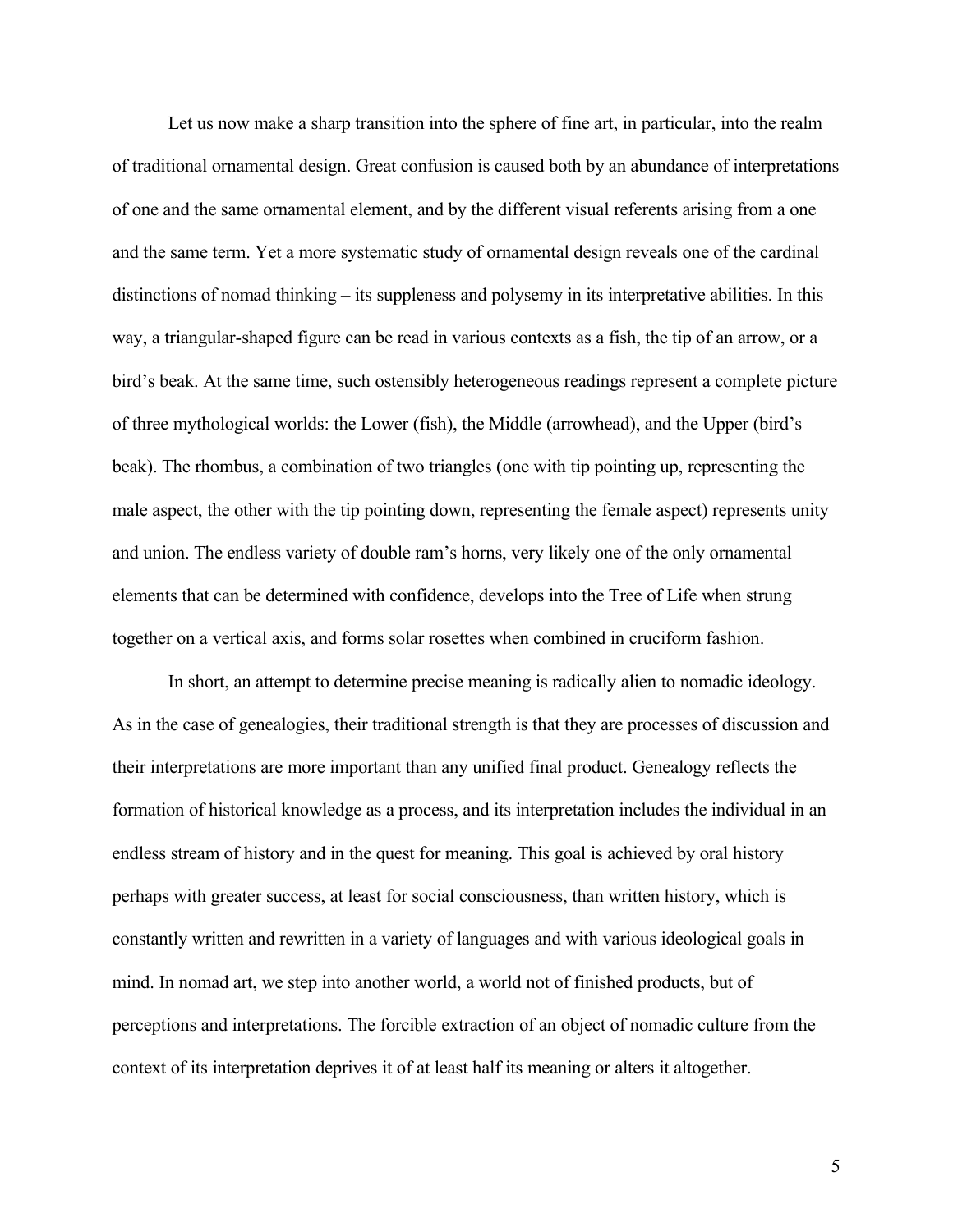I shall never forget a conversation I had with an internationally renowned musicologist. We were discussing *kuy*, the quintessential form of Kazakh instrumental music. When I asked why the Kazakh *kuy* has never achieved the world popularity of say, the Indian *raga*, he answered that the reason for this lay in the monotony and singularity of form of Kazakh instrumental music. "Nothing is going on in it," he explained. He couldn't have said anything more unexpected for me. But I am grateful to him, since his answer allowed me to understand the position of the listener who is oriented toward an end product, instead of understanding that he is invited to witness the process of its manufacture, development, and arrangement. I thought to myself, wouldn't this be the same as – let us imagine for a moment – someone coming to a restaurant for a meat dish, only to be taken first to the pasture in order to raise the "meal," then to slaughter a sheep, to enjoy it, and so on. Even a highly trained consumer needs at least a recipe, an precisely described process and technique for preparing the dish, to know how to begin to appreciate the unfamiliar meal before him. In other words, a European begins with a bite – the very moment where the nomad ends.

The problem, I believe, lies in the fact that the reigning paradigm of cognition denies the perceiver any possibility of active co-creativity. This is why the nomadic world cannot be recognized as a civilized phenomenon. Interpretation, being a part of the very objective of nomad art, is its flesh, air, and water; that is, not only its context, but its very life-blood.[4](#page-9-3)

For nomad arts the categories of text and context are insufficient. We need the categories of text and interpretation. Meaning is saturated with interpretation and lives because of it. Art without interpretation is just background noise. It is interpretation that makes, for example, music polysemous, and such polysemy is an indication of the degree to which music is alive. If you don't want to insert meaning, then just don't listen to music. Meaning comes to life as it materializes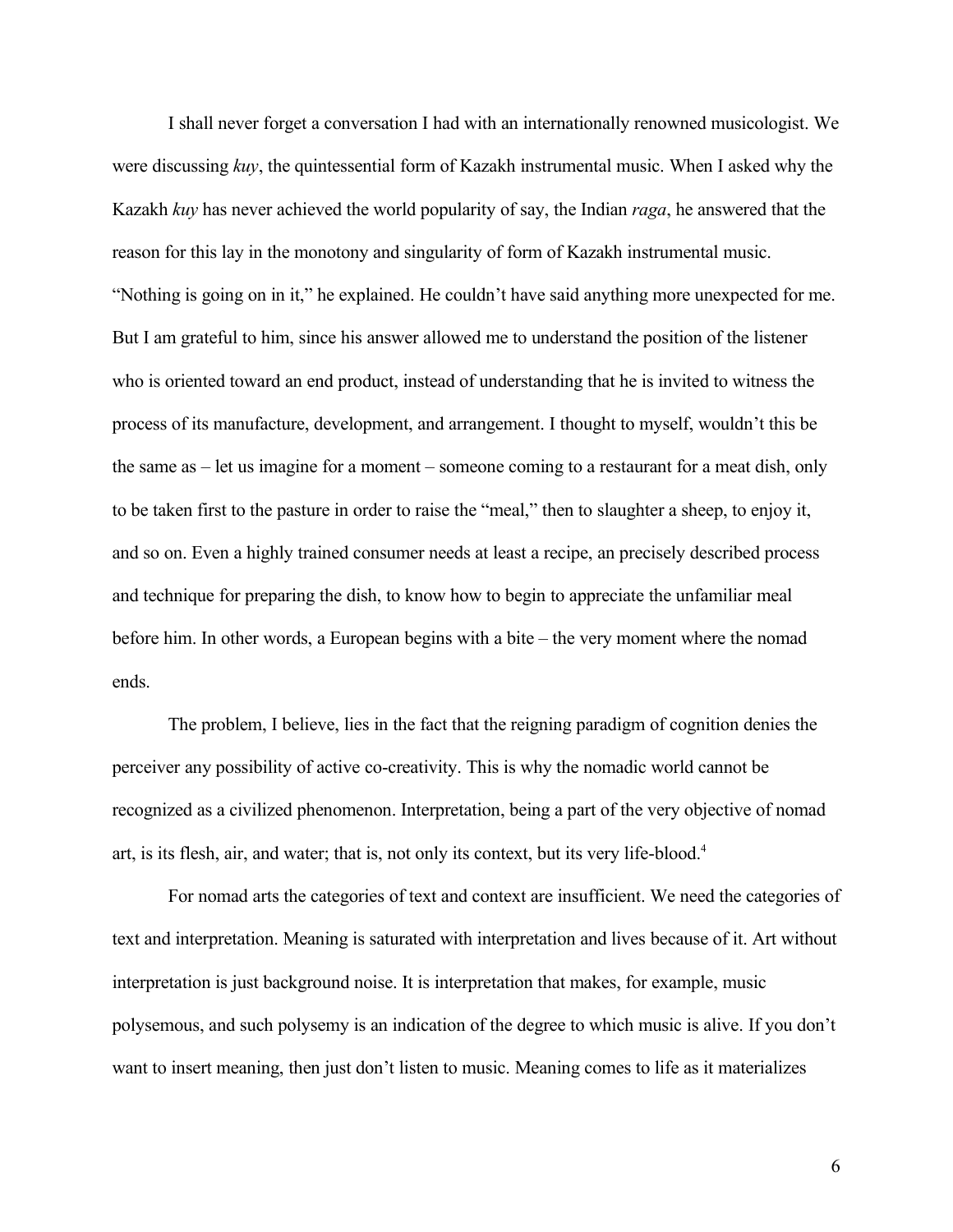again and again in the processes of interpretation. Interpretation constitutes a personal channel to that host of eternal questions and the constants of life which slumber in ordinary time, and need art in order to awaken.

Interpreting traditional art presupposes, for both the creator and the perceiver, a shared background of knowledge and experience and command of a single co-creationary code. Interpretation reveals layers of meanings and values unknown to the creator, and it creates associations and connections with the most unexpected occurrences in history, myth, and everyday life. Thanks to interpretation, art is saturated with real-life meanings.

Therefore, before undertaking any reconstruction or formulating any inherent rules about traditional culture, one should strive to understand those interpretations which circulate in the sphere of tradition.

## **Conclusion**

To conclude, allow me to elucidate all of this gradually. Generally speaking, interpretation accompanies every phenomenon of traditional nomadic culture and every work of nomadic art as a sort of companion or shadow. One can say that art lives only so long as its interpretations, be they performance-oriented or verbal, exist.

It is appropriate here to distinguish between two basic types of interpretations: one which stems from outside of art itself, i.e. interpretations of art history, musicology, literary criticism, and such, where the creative work and the interpretation are in principle divided; and the second type that comes from within art, i.e., interpretations included in the very existence of art, where creation, performance, and interpretation are in principle not divisible, where interpretation is in the very "fabric" of the art.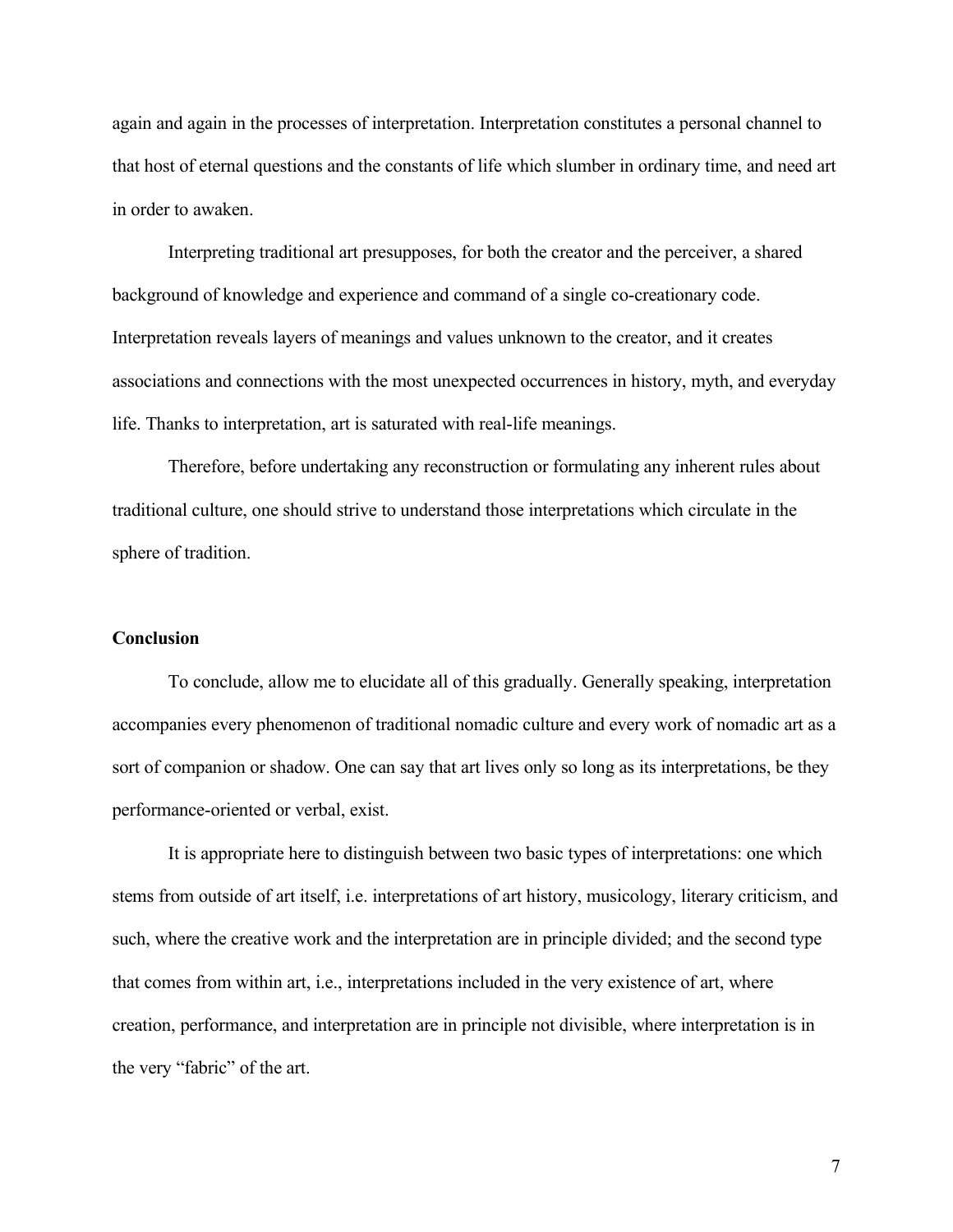The first type of interpretation is widely known; it has given rise to the entire science of meaning. The second type, however, is little known, and rarely attracts the attention of historians or cultural theoreticians. To me, however, its significance seems paramount. These two types of interpretation correspond to two different types of culture.

According to my observations, the art of interpretation is a fundamental aspect of nomadic cultures. A work does not exist outside of active interpretation, and this general aesthetic category acquires an absolutely specific meaning within the realm of nomadic civilization.

Certainly, this needs to be grounded in specific examples to work, but in the short time we have today, I would like to underline a general approach. If you personally are not included in the process of performance as co-creator, then you are not hearing a product of this process. Nomad art is not simply the address; it is itself the letter, which is impossible to hear unless you yourself open the envelope in the course of your existence. You have to realize that this letter is addressed to you personally, and that without it you are an orphan in the world. The music of the nomadic world reveals you as a philosopher, and it is in this sense that it is a philosophical art.

I insist on a connection between these two concepts – civilization and interpretation – because without the acknowledgment that the nomadic world is one of the greatest civilizations known to man, the art of nomads will never be perceived as Art on the same level as masterpieces of the world's classics. The unique feature of this civilization lies in the fact that it is not a *civilization of the Book*, it is not a *civilization of the Temple*, it is not a *civilization of the Palace Orchestra* -- rather, it is a *civilization of Interpretation*. It means that the Word is component of all arts, *your* comprehending word.

And for nomads who are today reawakening to a new life, the realization of their timeless right to interpretation lies ahead. At this time in the entire world, and for the entire world, it is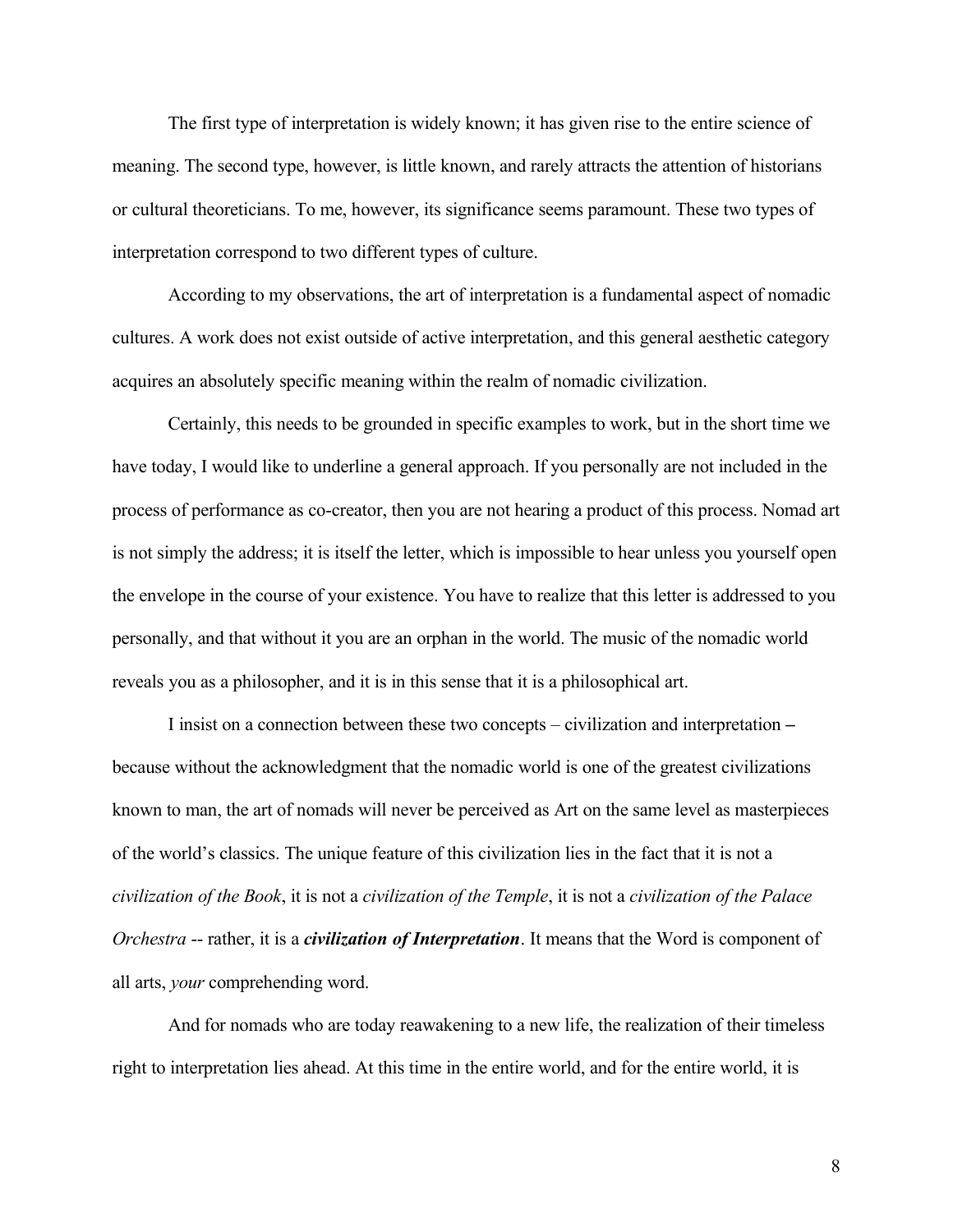necessary to develop and perfect a particular genre of translation, which I call "cultural translation." This is a type of re-creation in search of categories adequate for any culture.

Thus, the unique character of nomadic civilization seems to me like a constantly realizable, constantly and multi-variously "textualized" interpretation. As I have attempted to show, in music this phenomenon is uncovered when "listeners," at the moment of hearing and while taking part in the process of animating entire layers of history and culture, are capable of attaching themselves to the procedure of interpretation, in order to find that which is common to all mankind, and which has been laid down in nomadic civilization.

This is not an art-study or musicological interpretation in the general sense of the word, it is rather a case of spiritual self-realization, a case of that great spiritual working which nomadic civilization constantly engenders in each one who accepts it as Civilization, as a civilization of spirituality with significance for all mankind.

Nomads remind me of Socrates, who, as the story goes, was once invited to a rich man's palace. There he, a barefoot philosopher, discovered with astonishment how many things there are in the world that he could easily manage without.

But the world cannot manage without Socrates.